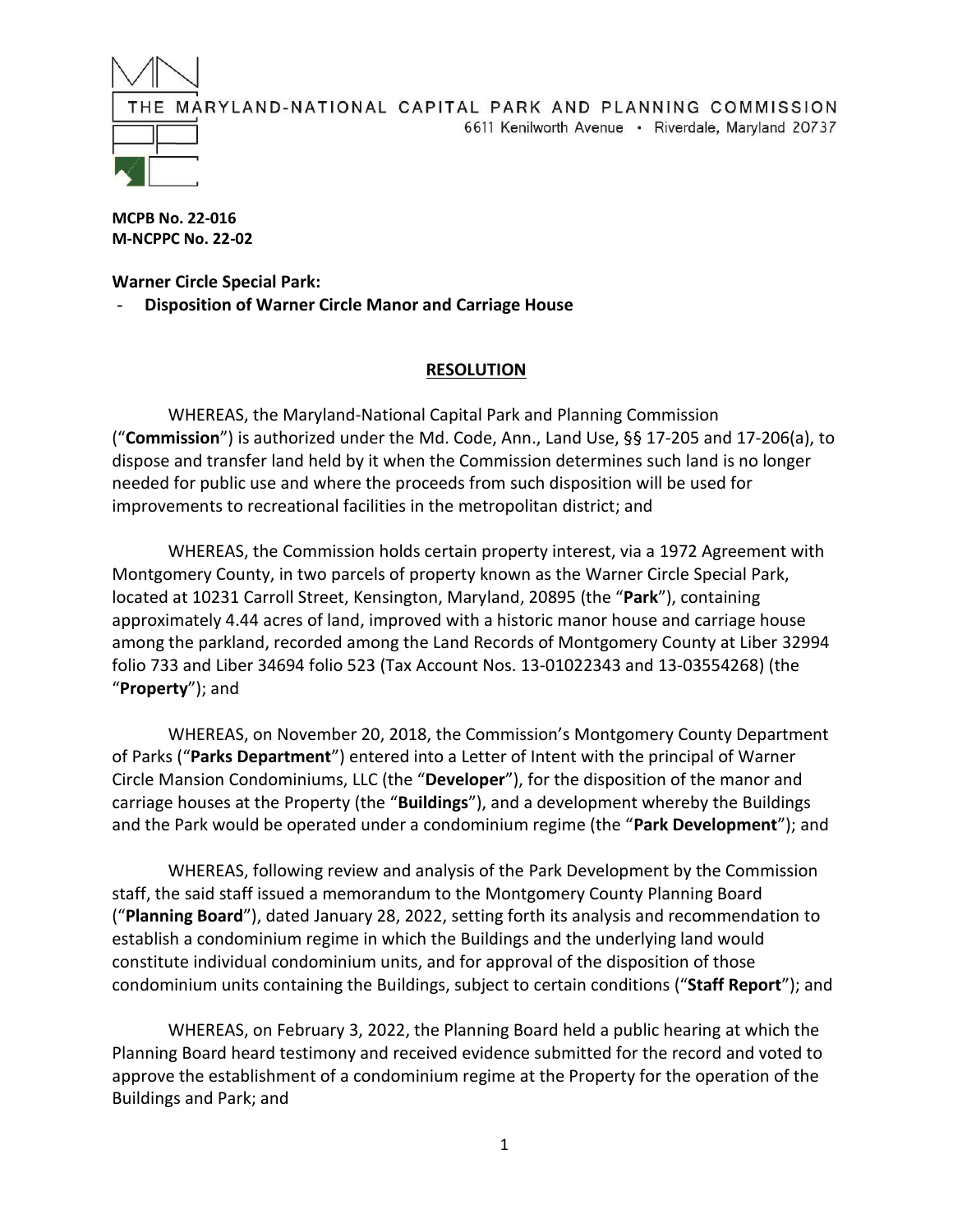

**MCPB No. 22-016 M-NCPPC No. 22-02**

WHEREAS, on February 3, 2022, the Planning Board also approved the Park Development, and voted to recommend that the Commission approve the disposition of the condominium units containing the Buildings by the vote as certified below.

NOW, THEREFORE, BE IT RESOLVED that, subject to the conditions set forth in the Staff Report, the Planning Board has determined that with the Park Development, the Buildings are no longer needed for public use, and that the proceeds from the sale of the condominium units containing the Buildings will be used to further improve the Park.

BE IT FURTHER RESOLVED that, the Planning Board hereby recommends that the Commission approve creation of the condominium regime and conveyance of the condominium units containing the Buildings to the Developer, conditioned on the following:

- (i) Completion of the Montgomery County's ("**County**") disposition process and the County approval to sell the Buildings to the Developer.
- (ii) Approval of the building use, design, proposed addition, and archaeological treatment plan by the Montgomery County Historical Preservation Commission (HPC) and Maryland Historical Trust (MHT), including any necessary amendment to the MHT easement over the parkland.
- (iii) Approval of Zoning, Site Plan, and other necessary plans and use approvals by the Planning Board (in its capacity as a regulatory body) or other public entities
- (iv) Developer obtaining a Park Construction Permit and ancillary Archaeology Permit from the Commission's Parks Department for all construction and ground disturbing activities within the Park.
- (v) Designation of the sales proceed from the Buildings into Warner Circle Special Park CIP No. P118703.
- (vi) Final approval by the Commission's Office of General Counsel for all Park Development documents, including the sale and purchase agreement for the Buildings, condominium documents, and other related contracts and documents.

BE IT FURTHER RESOLVED that, the Commission hereby adopts the Planning Board's finding, accepts the Planning Board's recommendation and approves establishment of a condominium regime and the disposition and conveyance of those condominium units containing the Buildings to the Developer in accordance with the terms and conditions recommended and imposed by the Planning Board.